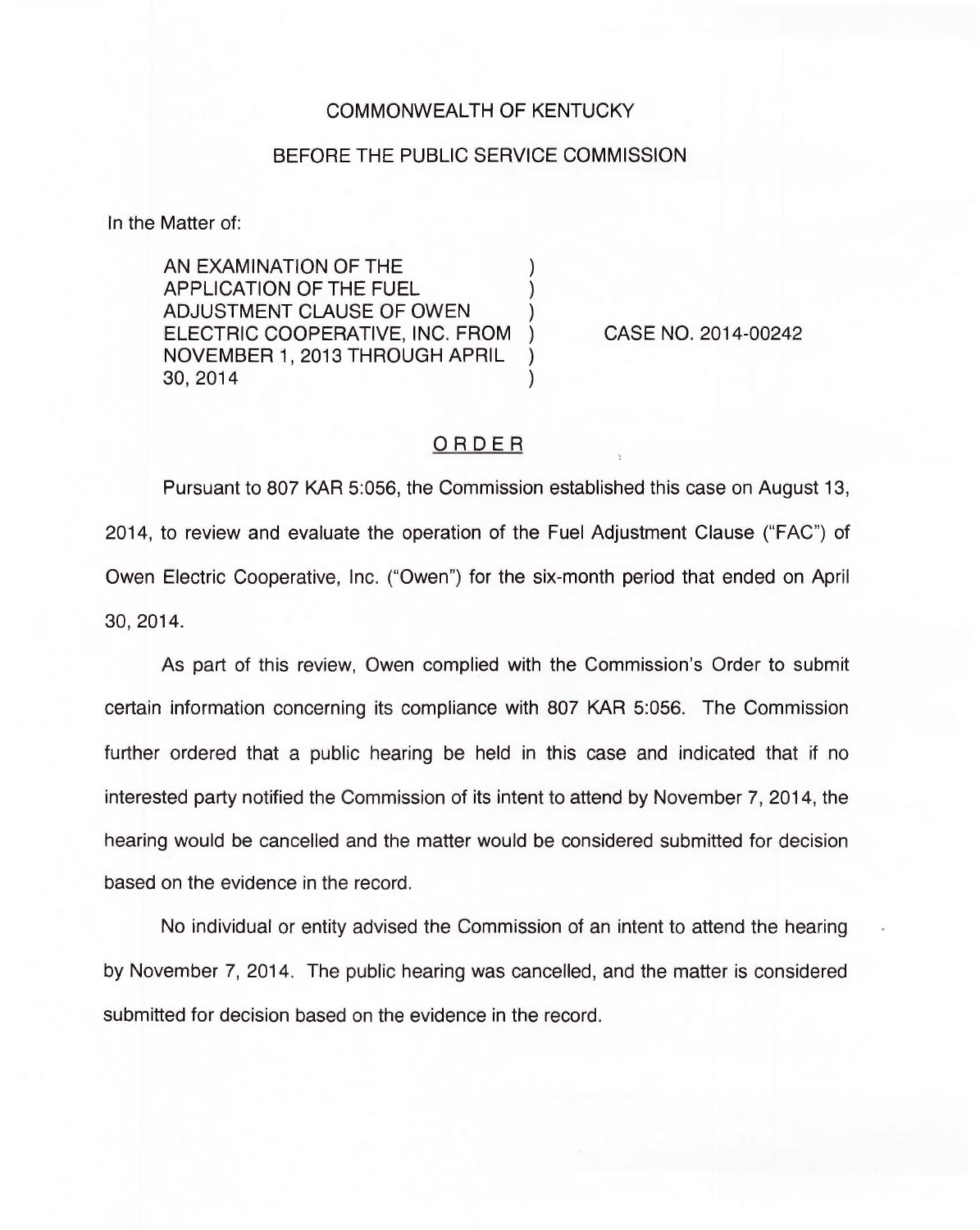The Commission, having considered the evidence in the record and being otherwise sufficiently advised, finds no evidence that Owen has improperly calculated or applied its FAC charge.

IT IS THEREFORE ORDERED that the charges and credits applied by Owen through the FAC for the period November 1, 2013, through April 30, 2014, are approved.

> By the Commission ENTERED JAN 3 0 2015 KENTUCKY PUBLIC SERVICE COMMISSION

**ATTEST** Executive Director

Case No. 2014-00242